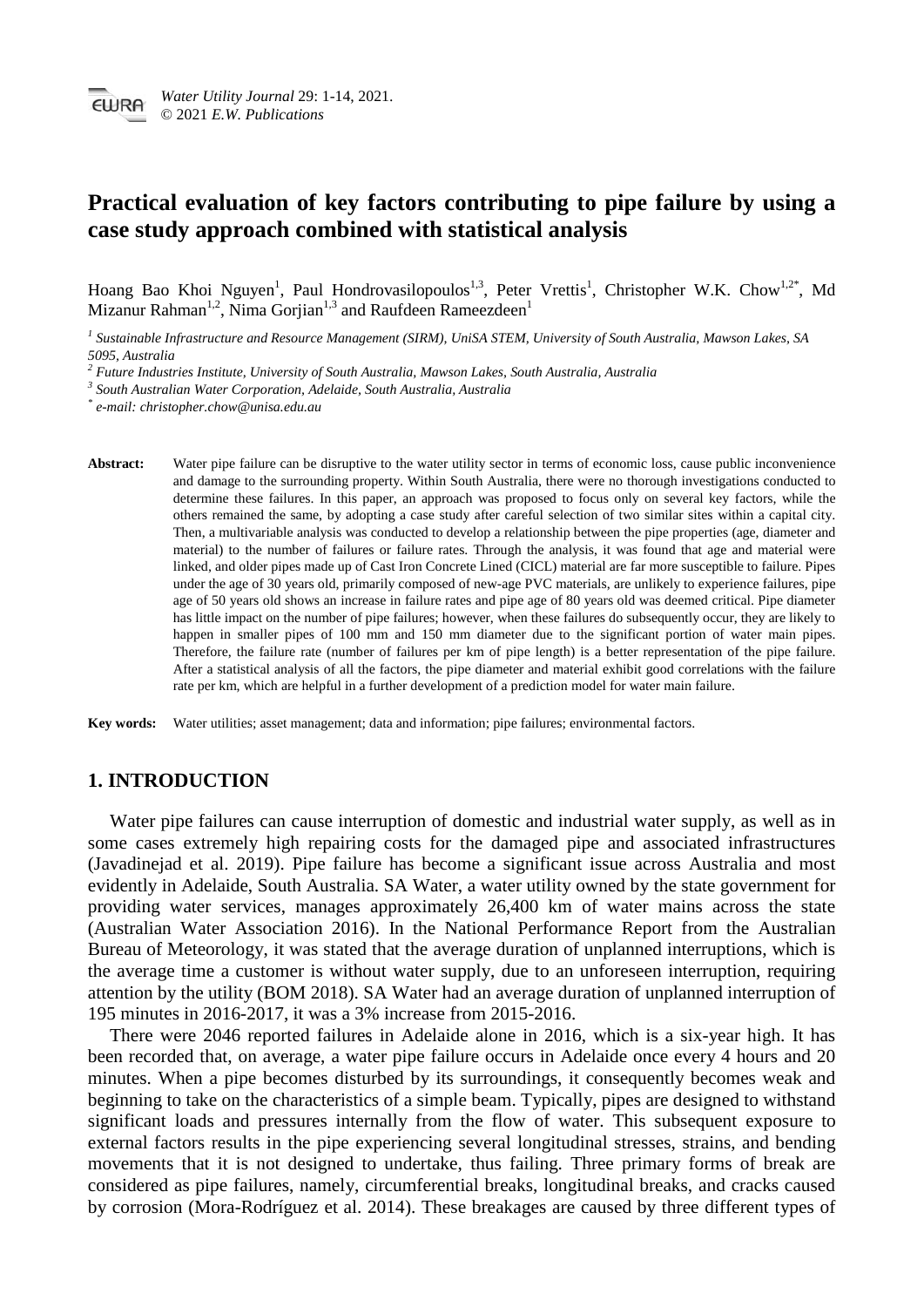mechanisms, and these are classified by Rajani and Kleiner (2001) as internal and external loads, material deterioration, and the general structural properties of the pipe. Temperature fluctuations can also contribute to pipe failures. For instance, water volume expansion and frost heave can affect the brittleness of the pipe (Majumder et al. 2018). Furthermore, extended durations and increased intensity of cold weather can significantly impact pipe failures by 60%, as shown for the UK water utility (Burn et al. 2010; Rezaei et al. 2015). Another factor like various kinds of stresses felt by pipes is often associated with ground movement and surrounding conditions. Boxall et al. (2007) specified that approximately 25% of the United Kingdom's mains network is positioned in highly aggressive and shrinkable soils. It was also assessed that 30% of mains fail due to suffering heavy corrosion that takes place in highly aggressive soil locations.

The above review reveals that many factors such as pipe materials, geometry, soil and climatic conditions are entangled to understand the role of each factor on pipe failures. It would be great to completely eradicate water main pipe failures with the full understanding of the factors that drive them to fail, however, in real situation, it would be impossible to include all these factors in one study. Therefore, this study adopted the approach of using a case study by a careful selection of two similar locations (concerning soil type) with different pipe failure rates (defined as number of failures per km of pipe) in order to focus only on the role of several key factors, such as age, material and size, on pipe failures, while other factors remained the same. This may add new findings to the existing knowledge on pipe failure patterns.

### **2. METHODOLOGY**

### *2.1 Location selection criterion*

It is a known fact that soil characteristics can have a large impact on failure rate (Rajani et al. 1996), but there are only limited research studies available for the influence of soil type on failure rate, particularly for the highly expansive soils in Adelaide which added additional complexities (Sheard and Bowman 1998; AS 1289.7.1.1 2003; Hekmati et al. 2020). Therefore, in this study, Adelaide metropolitan area was chosen with the addition of two other reasons: first, there was a higher concentration of pipes in a smaller area and this enabled for easier control of variables, and the second reason was due to the higher population density there is a lower chance that the minor water pipe failures could be a miss for longer periods, or missed completely, which affects the integrity of the data attained (the current system relies on people to report pipe failure). The next criterion was to determine two areas with different failure rates, but with the same soil types, which were attained by creating cluster maps and heat maps using the SA Water GIS system (SA Water 2018).

Two locations (suburban areas) with similar soil (sandy silty clays) were selected for this study and using real-life data attained from SA Water for the assessment. Both selected locations are approximately  $1.5 \text{ km}^2$ . The first location had a low failure rate. This area will be analysed and compared to a second location with a very high failure rate. The datasets used in this study are statewide potable water pipe network data (e.g. age, material, diameter, etc.) and the data recorded (e.g. failure location, date, etc.) when a water pipe failure was reported and then repaired. These data sets were combined to perform an extensive data analysis.

### *2.2 GIS software*

Geographic Information System (GIS) software is widely used and stores valuable information like South Australia's water pipe dataset (Alexandru Marian et al. 2012). This software depicts the accurate location and alignment of water pipes and their attributes, such as age, material, diameter, etc.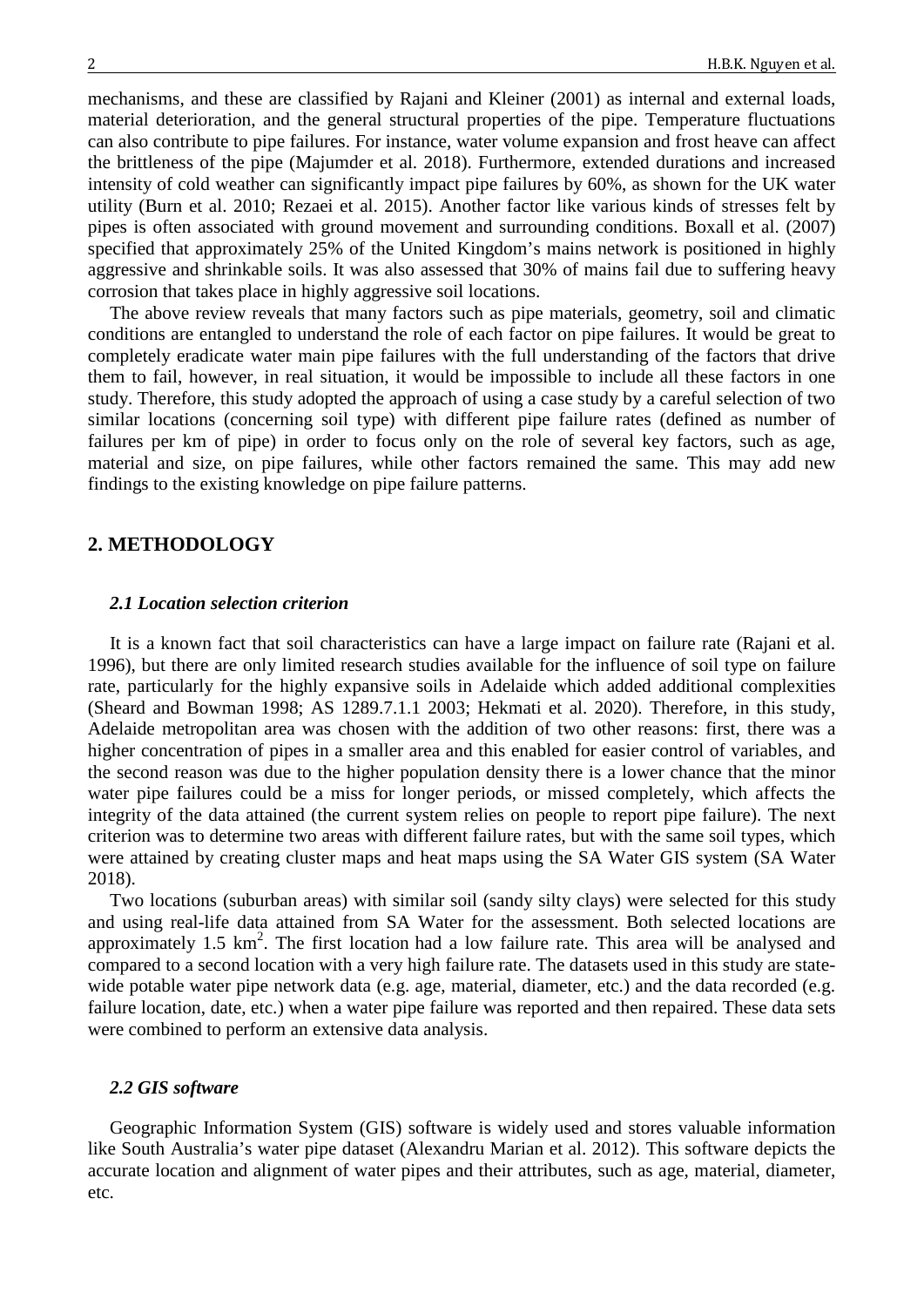### *2.3 Data collection, pre-treatment, processing and analysis*

Risk analysis is an important tool used in infrastructure asset management process (Mamo 2015). The data used in this study was collected from the Asset Management System, where SA Water's assets information was stored, and associated data were recorded. This system also used to generate work orders with the inclusion of pipe details and other information regarding the failure for the repair jobs. Other recorded data and information after the repair job included a description of the failure type (leak or any other types of failure), the failure mode - mechanisms of failure (longitudinal break or circumferential break), how the pipe was repaired and the exact location with GIS coordinates.

Once the exact location was recorded, the GIS ID of the pipe was added as part of the work order information. This complete dataset was used as a reporting record for SA Water's key performance indicators that were published as part of the national performance of urban water utilities. This combined dataset was then layered on top of the base maps in the GIS software packages such as ArcGIS. This data collection method was started in 2011 when the current Asset Management System was first introduced. The software was able to link to the GIS systems and can allow a holistic view of water pipe network and pipe properties, included the raw dataset of complete breakdown work orders on water pipes for South Australia over 7 years and the connected shapefile that contained the exact locations and the water pipe failure records. A total of 24,251 water pipe failures were reported, with 11,059 occurring in the metropolitan Adelaide water pipe network, with the remainder occurring in 311 different regional water pipe networks. A data pre-treatment procedure was used to develop the dataset with full associate data, any pipes with missing information were removed and not included in this study to increase the quality of the data.

## *2.4 Statistical analysis*

The effect of influencing factors such as pipe material, age and diameter on the failure rate of water pipe can be derived from the coefficients of correlation between the failure rate (i.e. number of breaks per 1 km of the pipe length) and those factors. The mathematics of this relationship can be expressed from the following equations.

 $\blacksquare$  Mean is the measure of central tendency of the random variable. Notation:  $\bar{x}$ .

$$
\bar{x} = \sum_{i=1}^{n} x_i / n \tag{1}
$$

where  $x_i$  is the  $i^{th}$  random variable and *n* is the total number of random variables.

Standard deviation is the measure of the variability of the random variable. Notation:  $\sigma(x)$ .

$$
\sigma(x) = \sqrt{\sum_{i=1}^{n} (x_i - \bar{x})^2 / (n-1)}
$$
\n(2)

 Covariance (cov) is the measure of joint variability of two variables. The sign of covariance shows the tendency of the relationship, whereas the magnitude of covariance shows the similarity of the relationship i.e. high magnitude means that the variables tend to show similar behaviour. Notation: cov(… , … ).

$$
cov(y, x) = \sum_{i=1}^{n} (y_i - \bar{y})(x_i - \bar{x})/(n-1)
$$
\n(3)

 Correlation coefficient (corr) is the measure of statistical relationship of two variables. High magnitude of correlation coefficient shows strong correlation, whereas small magnitude of correlation coefficient shows weak correlation. Notation: corr(… , … ).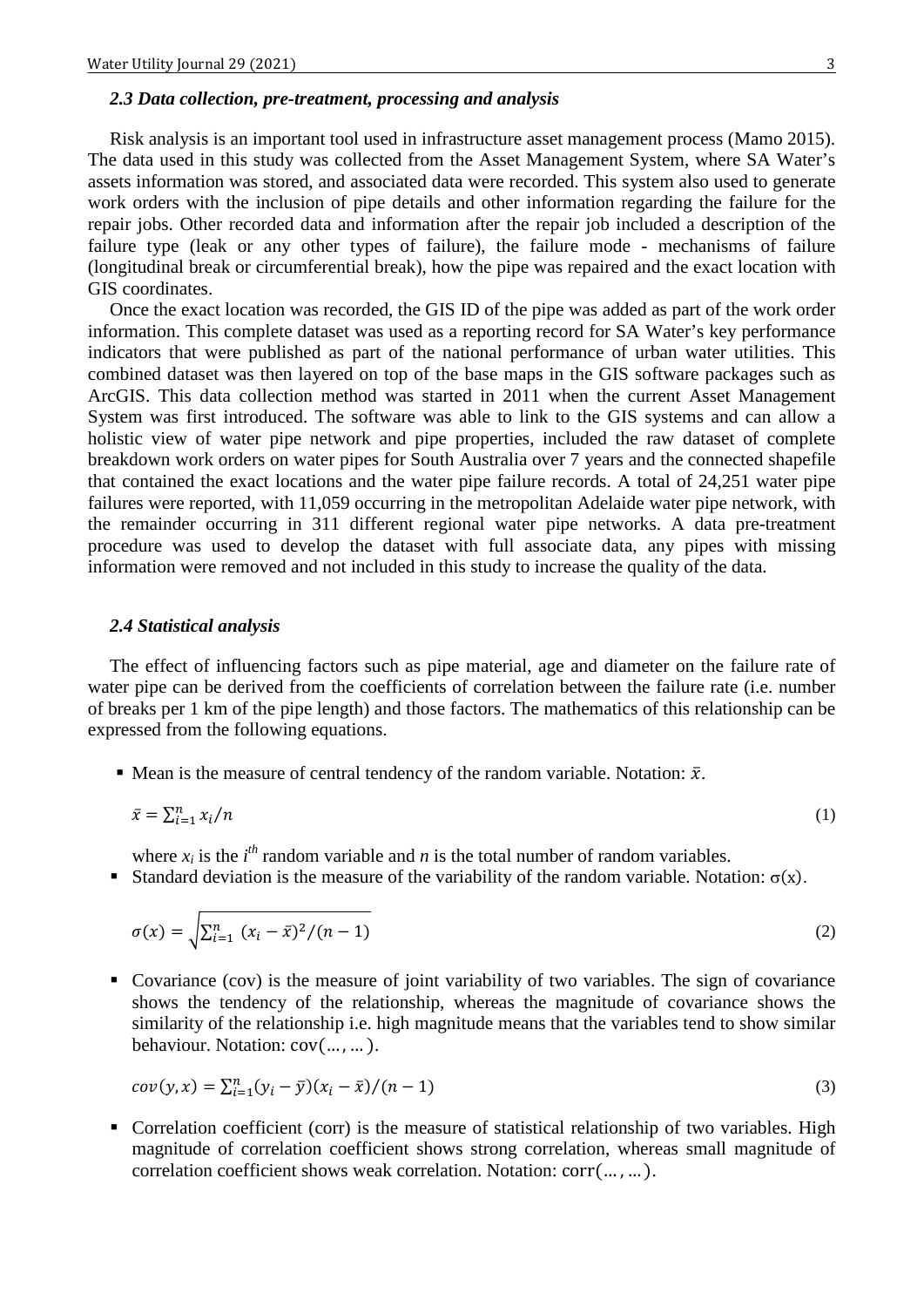$$
corr(y,x) = \frac{cov(y,x)}{\sigma(y)\sigma(x)}\tag{4}
$$

Note that the statistical analysis can be done in EXCEL by using the above formulations.

## **3. RESULTS AND DISCUSSION**

Both the cluster map and heat map were generated for the case study areas; where the cluster map shows the number of failures in the selected areas and the heat map gave a visual representation of the clustering.





*Figure 1. (a) Example of pipe information from GIS data; (b) Heat maps of Area 1 and Area 2 in Metropolitan Adelaide water pine network.*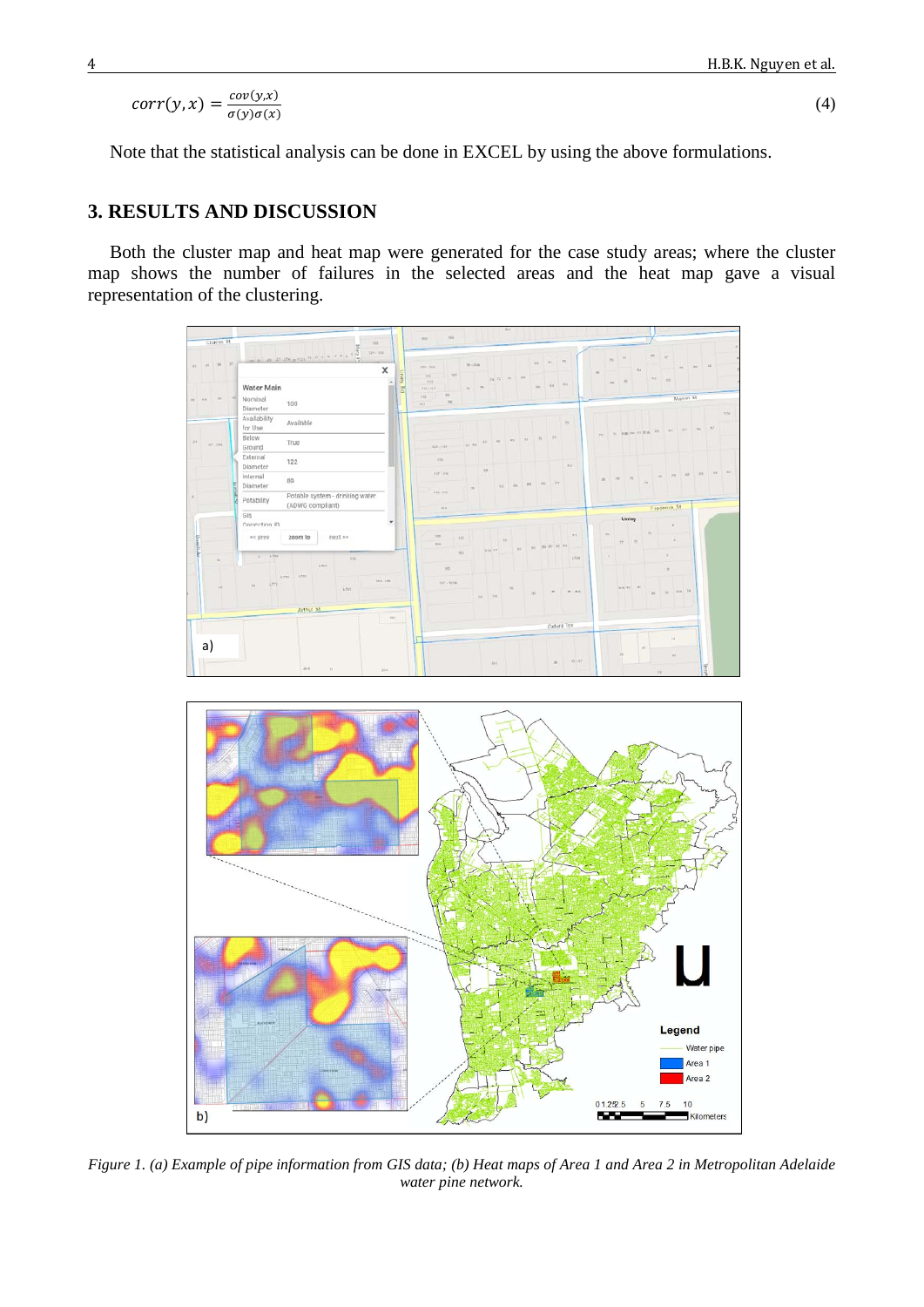The two case study areas that are in relative proximity of each other were selected. These are located on the southern outskirts of the Adelaide CBD (South Australia). GIS data for South Australia's waterpipe network is available on the government website (http://location.sa.gov.au/ viewer/). All attributes of the selected pipe can be obtained as the example shown in Figure 1a. The stored data for each pipe includes pipe construction material, construction year and pipe diameter among others. The GIS software has embedded features that allow for shapefiles to be imported and then layered onto the base pipe map.

Based on the available data, Area 1 displayed lower failure rate compared to Area 2, where the latter experienced 2.7 times higher failure rate per  $km<sup>2</sup>$  than the former in the last 7 years (see Figure 1b). As mentioned earlier, these failures occur due to numerous factors like surrounding soil and prominently by pipe network characteristics, like material, age and diameter.

#### *3.1 Pipe network properties*

Before undertaking any analysis of the two selected locations, it was vital to establish some existing conditions, present factors and context for the areas in order to establish more accurately any possible relationships. The total pipe length in both areas, Area 1 and Area 2, are almost the same. However, it can be seen in Table 1 that the total pipe length in Area 1 is slightly longer, it contains  $29 \pm 1$  km of pipe compared to  $27 \pm 1$  km in Area 2.

As stated, the selection of the two locations with similar soil and environmental properties (same soil and climatic condition) formed the key design of this study, Area 1 displaying lower failure rate than Area 2, which can be seen in Table 1. It has been discovered that Area 2 has experienced 2.6 times more failures than Area 1 in the last 7 years, with 54 failures compared to a mere 21 failures, found in the same sized areas. The factors contributing to these numbers will be discussed by analysing the most prominent materials in each of the two areas, the common diameter pipes found and lastly the age of the pipes. Furthermore, it has been noted that the number of pipes in each of these areas may affect the results yielded, thus each of these factors will be normalised both in total numbers in addition to per kilometre of pipe factor. It is important that not only the number of failures used in each area for the analysis, but that the failure rates are used to develop an understanding of an all-round picture. As seen in Table 1, Area 2 experiences significantly more failures per kilometre than Area 1 at 2.03 occurrences compared to only 0.73 in Area 1, further highlighting a significant issue present.

Pipe material has been identified to be a key factor related to the failure of water pipes via literature search. Studies conducted by Wols and van Thienen (2013) and Li et al. (2015) in Baocheng district of China found that the most used pipe materials are galvanised steel, asbestos cement and cast-iron, which are the most vulnerable materials to corrode, especially in areas with heavy rainfall. The four common pipe materials found in both the case study areas are Asbestos Concrete (AC), Cast Iron Concrete Lined (CICL), Cast Iron Concrete in Situ (CICS) and PVC. Based on the similar installation periods depicted in both the case study areas, CICL is the prominently used pipe material at the time when cast iron was the primary material of choice. AC material is the second most common material used in each of the areas followed by CICS being the third most prominent and so on (Mahmoodian and Li 2016). Figure 2a presents the percentage failure rate per km and shows that the CICL material pipes are most susceptible to failure as well as for Asbestos concrete (AC) material pipes. It also shows that none of the alternative pipe materials or the newer PVC pipes are present in Figure 2a, indicating zero to very minimal failure rates. The failure rate in Figure 2b exhibits a similar trend as the percentage failure rate in Figure 2a. However, the failure rate of CICL is comparably higher than other pipe materials. AC pipe has the second-highest failure rate per km. The reason behind may be that most pipes in the water main networks are made of CICL and AC.

Pipe diameter is another important attribute for failure analysis as it provides an understanding of the types of water flow pressures present in the selected area (Sadiq et al. 2004; Xu et al. 2011). Some evidence suggests the larger the diameter, and thus the thicker the walls, can withstand higher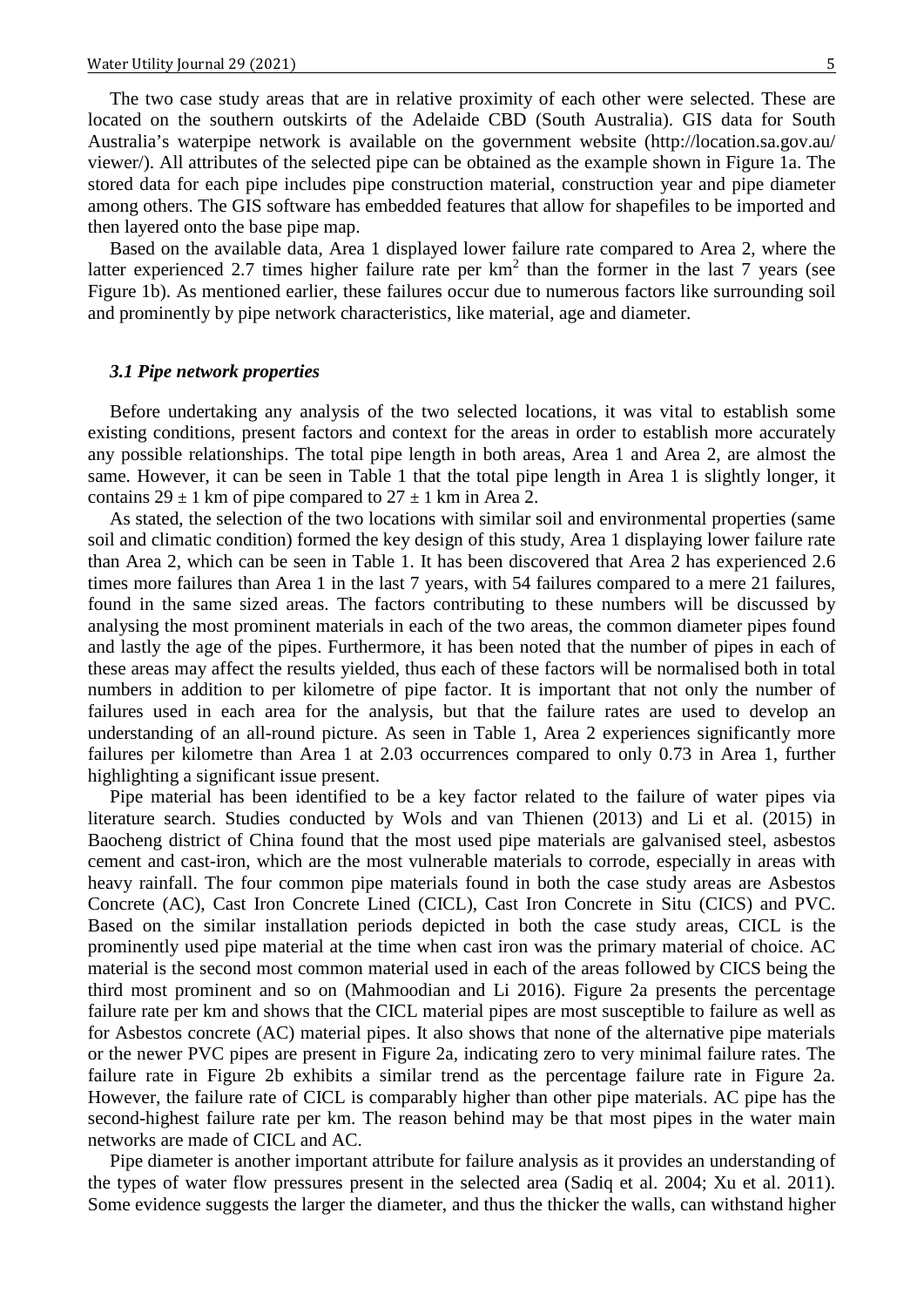circumferential loads (Rezaei et al. 2015). Additionally, due to their increased thickness, these pipes are more resistant to corrosion and degradation. In this study, the maximum size pipes include the greater than 500 mm category which can be sized up to 900 mm. Smaller diameter pipes are used in residential areas for water distributions due to the lower flow rates, so Area 1 and Area 2 that consists of 100 mm and 150 mm diameter mark, were susceptible to higher failure rate when compared to pipe diameters of 250 mm and beyond. Figure 3a shows the percentage of failure in different pipe diameters for both areas. As mentioned, the primary water main pipe sizes are either 100 mm or 150 mm, but some of these numbers cannot be disregarded. Both the areas display a primary failure rate when it comes to 100 mm pipes, as it depicts 4.4% for Area 1, which is slightly less compared to Area 2, at 5.5%. It can also be seen that the 150 mm pipes are failing at a slightly different rate across both areas depicting 2.7% and 3.6%, respectively. These similarities begin to dissipate when analysing the 200 mm pipes where the failure rates are not as similar, e.g. 4% are observed to have failed in Area 1 compared to only 0.6% in Area 2. Although the 100 mm pipes seem to be the most likely diameter of pipes to fail while being under stress or other factors, hence it is highly likely these significant numbers are purely due to the sheer volume of pipes this size. The notion that 100 mm pipes are more likely to fail due to their smaller size could arise from viewing these data. But these data can largely be discarded when analysing the percentage of 80 mm pipes that are also seen to be failing in these areas, where numbers are at 3.9% and 4.6%, respectively. Although the diameter may not carry a significant impact on the failure of water main pipes in Figure 3a, they are most likely to occur in 100 mm sized pipes.

|                                   | Area 1                    | Area 2                    |  |  |
|-----------------------------------|---------------------------|---------------------------|--|--|
| Number of Failures                | 21                        | 54                        |  |  |
| Total Pipe Length (km)            | $29 \pm 1$                | $27 \pm 1$                |  |  |
| Failure Rate (failure per km)     | $0.73 \pm 0.02$           | $2.03 \pm 0.09$           |  |  |
| Area $(km^2)$                     | $1.5 \pm 1$               | $1.5 \pm 1$               |  |  |
|                                   |                           |                           |  |  |
| Materials in length (km)          |                           |                           |  |  |
| Asbestos Concrete (AC)            | 8.5 (30%)                 | 7.5(28%)                  |  |  |
| Cast Iron Concrete Lined (CICL)   | 14.4 (50%)                | 13.7 (51%)                |  |  |
| Cast Iron Concrete in Situ (CICS) | $3.1(11\%)$               | 2.3(9%)                   |  |  |
| $PVC + other$                     | $2.7(9\%)$                | 3.1(12%)                  |  |  |
| Number of failure by materials    |                           |                           |  |  |
| Asbestos Concrete (AC)            | $5(23.8\%)$               | $13(24.1\%)$              |  |  |
| Cast Iron Concrete Lined (CICL)   | 14 (66.7%)                | 37 (68.5%)                |  |  |
| Cast Iron Concrete in Situ (CICS) | $2(9.5\%)$                | $1(1.9\%)$                |  |  |
| $PVC + other$                     |                           |                           |  |  |
|                                   | $0(0\%)$                  | $3(5.6\%)$                |  |  |
| Diameter of Pipe in length (km)   |                           |                           |  |  |
| 80 mm                             | $1.2 \text{ km } (4.2\%)$ | $0.4 \text{ km} (1.5\%)$  |  |  |
| $100 \text{ mm}$                  | 14.2 km (49.3%)           | 14.5 km (54.5%)           |  |  |
| 150 mm                            | 8.8 km (30.6%)            | 5.7 km (21.4%)            |  |  |
| $200$ mm                          | 2.4 km (8.3%)             | 2.9 km (10.9%)            |  |  |
| 350 mm                            | $0.1 \text{ km} (0.3\%)$  | $2.3 \text{ km } (8.6\%)$ |  |  |
| $>500$ mm                         | $2.0 \text{ km} (6.9\%)$  | $0.9 \text{ km} (3.4\%)$  |  |  |
|                                   |                           |                           |  |  |
| Number of failures by diameters   |                           |                           |  |  |
| 80mm                              | $1(4.8\%)$                | $1(1.9\%)$                |  |  |
| $100$ mm                          | 13 (61.9%)                | 40 (74.1%)                |  |  |
| 150mm                             | $5(23.8\%)$               | 11 (20.4%)                |  |  |
| $200$ mm                          | $2(9.5\%)$                | $1(1.9\%)$                |  |  |
| 250mm                             | $0(0\%)$                  | $1(1.9\%)$                |  |  |

*Table 1. Summary of Area 1 and Area 2 with corresponding pipe characteristics and failures.*

However, Figure 3b shows the failure rate per km which exhibits a completely different trend to what was observed in Figure 3a. The failure rates in Area 1 are relatively close (around 0.6 to 0.9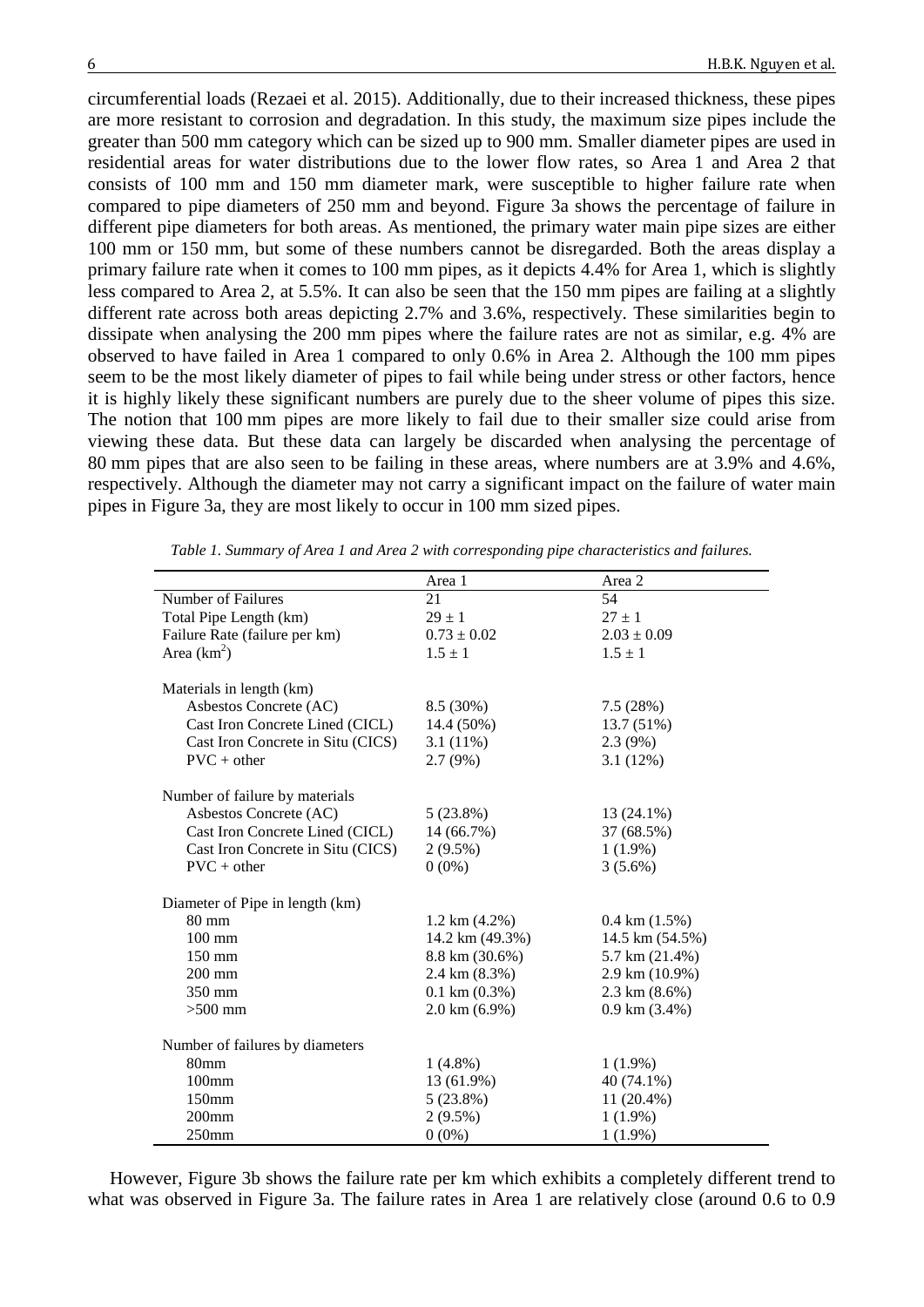failure per km) for different pipe diameters from 80 to 200 mm. The failure rates in Area 2 are also close (around 1.9 to 2.7 failure per km) for different pipe diameters from 80 to 150 mm. This relation shows that the pipe diameter may not be the most influencing factor for pipe break. Sometimes there are more recorded breaks because of more pipes in that diameter category.

Note, the data for pipe diameter more than 200 mm is insignificant to infer any relation.



*Figure 2. Comparison of (a) percentage failure rate and (b) failure rate for different pipe materials.*

Pipe age plays a vital role in the existing conditions of pipe infrastructure, as it has a significant bearing on both pipe material and size, simply due to advancements in technology as time progressed (Large et al. 2015). Pipe age ranging from less than 10 years old to more than 120 years old were analysed for both the study areas selected. Figure 4 shows less, or no failure is depicted for age pipes under 40 years old. Pipes aged between 80 and 50 years old depict interesting results. Pipe age of 80 years old shows higher failure rates in Area 2 when compared to Area 1. The same goes for the pipe age of 50 years old. The two-pipe ages displayed interesting differences and diverse sets of results; hence a further analysis was undertaken to breakdown the reasons for water main pipe failures and possibly highlight any relationships between the two areas or other prominent factors.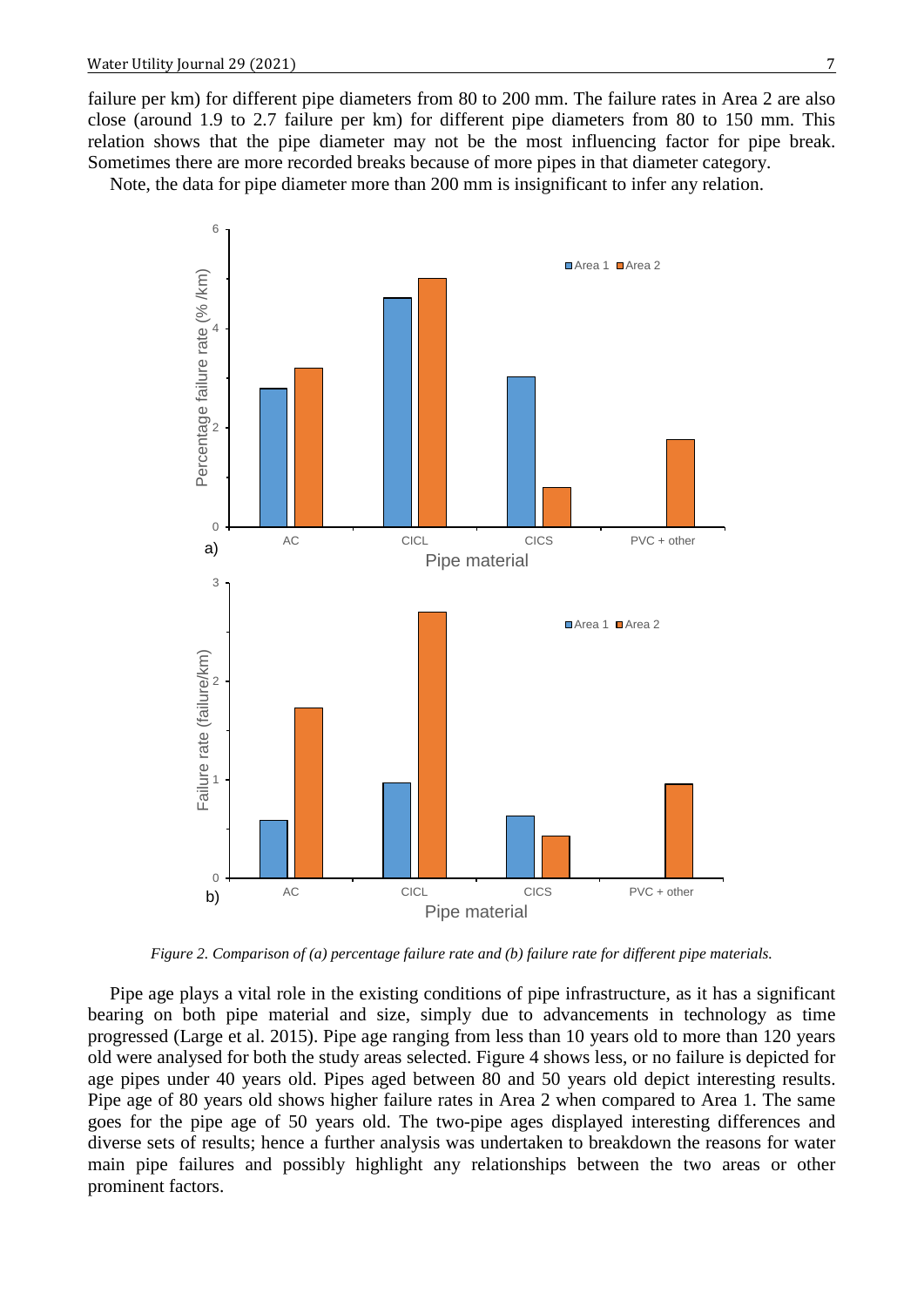

*Figure 3. Comparison of (a) percentage failure rate and (b) failure rate for different pipe diameters.*



*Figure 4. Comparison of failure rate based on pipe age.*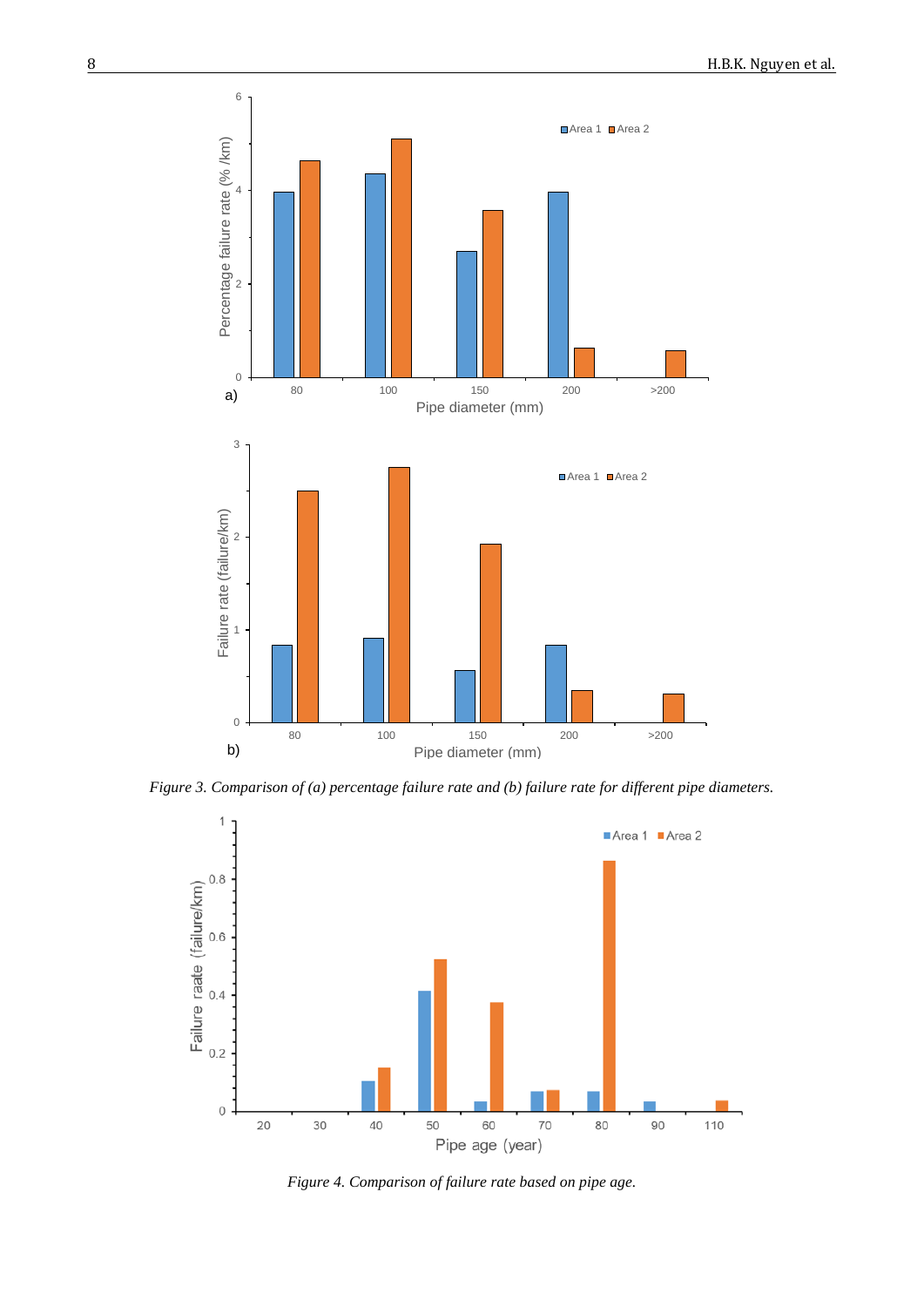### *3.2 Comparative analysis of pipe age: 80-year-old vs. 50-year-old*

The 80-year old pipe category was selected due to such a substantial number of failures in Area 2 compared to lower numbers seen for Area 1. Based on the data provided, it was previously established that the CICL is most commonly used material for water pipes and the result yielded as although there are not many 80-year old pipes in Area 1, the failure rate per kilometre is still almost double the rate compared to the rest of the area and, as seen in Figure 5a, these pipes are also made up of a variety of Cast Iron Concrete, highlighting as a significant issue.

The other pipe attributes, such as pipe diameter, failing in the 80-year-old pipe age brackets for both areas, form an unclear relationship, if the diameter does result in the pipes to fail. However, in Figure 5b, Area 2 exhibits many 100 mm pipe failures, like the overall results seen for the entire research study. Further differences are then observed when analysing the Area 1 diameters, which displays an almost 50/50 split between 100 mm and 150 mm pipe diameters, however little to no failures are observed for all diameters, further clouding any judgments on the role of pipe diameter resulting in water main pipe failures.



*Figure 5. Comparison of 80-year-old pipe a) failure against built material and b) failure against diameter.*

The 50-year-old pipe was selected due to a slightly high number of failures in Area 2 compared to Area 1. Based on the data provided, CICL and AC are the most common pipe materials found across the two study areas and these materials are evidently at the forefront of the pipe failures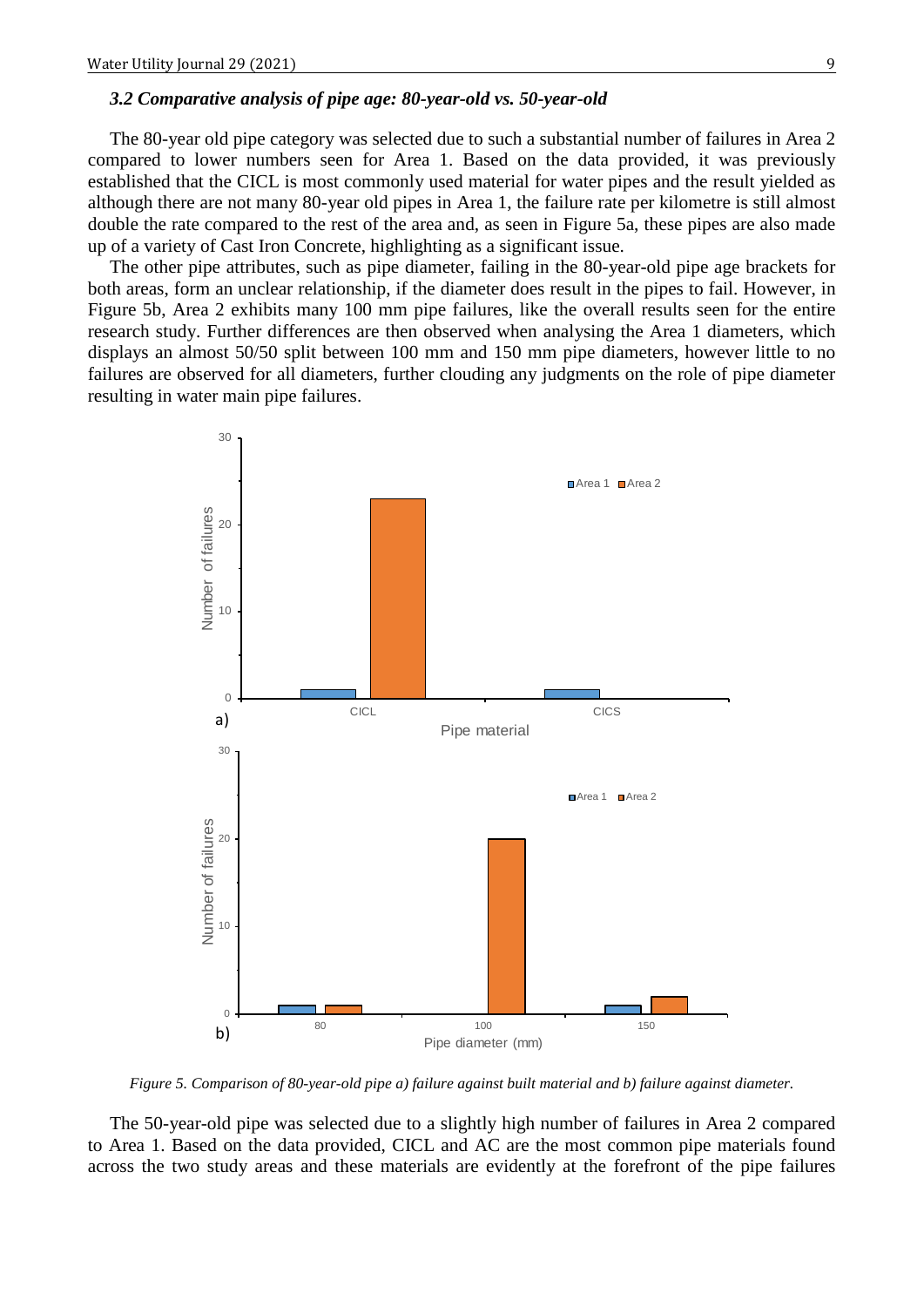

across the 50-year-old pipes age bracket. Figure 6a shows both the AC and CICL materials are heavily contributing to water main pipe failures, particularly CICL.

*Figure 6. Comparison of 50-year-old pipe a) failure against material and b) failure against diameter.*

As previously stated, the pipe diameter has little effect on water main pipes failure, however, 100 mm pipes are the most likely to be involved in failures. As seen in Figure 6b, 100 mm is once again the primary pipe size present, so some correlation can be established between this pipe size and water main pipe failure. Hence, more substantial information and research are required to make any significant statements indicating 100 mm pipes being the primary reason for the failure of water pipes.

From the analysis conducted on the two study areas based on relevant pipe attributes, it can be deemed that both pipe age and material have a significant effect on the failure rates of water main pipes and these are linked to one another. There are no failures of any water pipes that have been recorded under the age of 30 years. Similarly, zero failures were recorded under the PVC material, thus, a large portion of these pipes under the age of 30 are PVC materials or other new type materials such as DICL. These pipes are new, having been installed in new developments and as part of pipe reinstallation packages by the state government and thus newer pipe material technologies have been implemented. Thus, based on the research conducted between the two case studies, it can be concluded that water main pipes under the age of 30 are at little to no risk of failing, especially if they are made from any form of PVC material. However, as discussed, the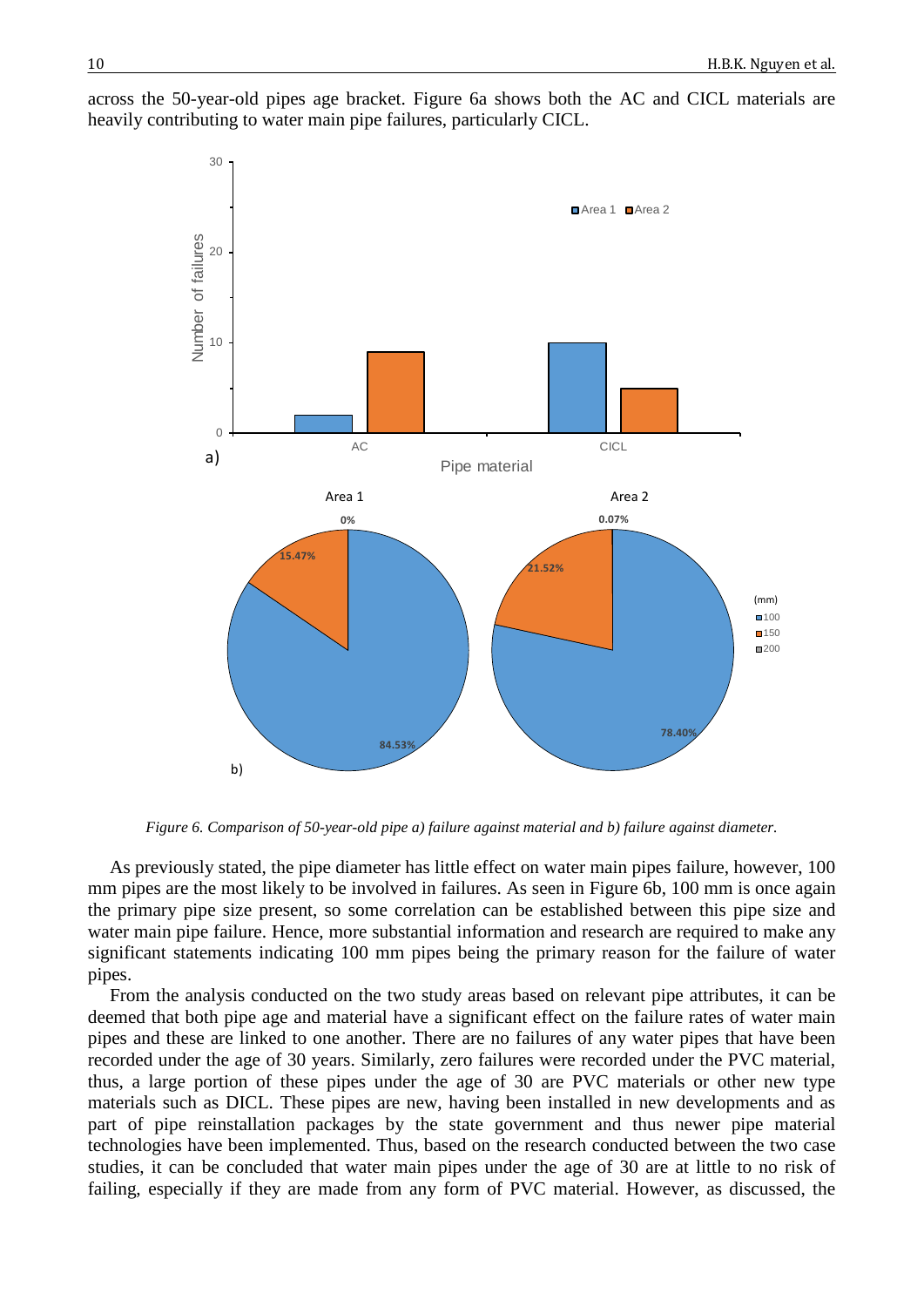specifics of such pipe replacement programs are difficult to find and certainly unclear for the most part, in addition to these sorts of data collection only taking place in the last decade. These factors have led to struggles in forming concrete conclusions and correlations surrounding age and materials due to lack of evidence. Furthermore, the data collection process and methods accessed throughout this research study did not provide details surrounding re-furbished pipes. Having access to the replaced pipes and the subsequent data would have further built an even stronger foundation for this high failure area leading to stronger correlations being formed between pipe age, material, and failure rates. As seen in the results, it was found that Area 2 had approximately 10 years extra in average pipe age, even though it also had a larger portion of younger pipes, primarily of the PVC material; indicating there were certainly much older pipes present in certain areas, thus further skewing the results and harming accuracy.

After the comparative analysis and based on the data it seems that when pipes turn approximately 50 years of age, they are expected to see a significant increase in failure rates. Primarily, these pipes are largely composed of CICL and AC materials, which have the most significant failure rates, however, seem to be still deemed too young to be replaced. It has further been found that 80 years of age is the critical age for water main pipes to fail as they are almost exclusively CICL, the most problematic material found in water main pipes. It is these pipes that have been replaced as part of these programs with the new line PVC and other new materials. These timeframes have been identified through the data and are an approximate guide to pipe age failure nature as when analysing the pipe age data, it is clear that there are little failures shown between 60 to 70-year age brackets, due to simple peaks in installation periods in the past, thus yielding such significant failure results at 50 and 80 years of age in particular. When further analysing these data and the most prominent ages of pipe failures, it further points to significant pipe replacements, especially at this 80-year old period, hinting that this critical age number may have already been discovered previously and thus acted upon, most evidently in Area 2, where there is a significant lack of pipes over this age. The results surrounding the effect of the diameter on water main pipe failures, unfortunately, have not brought about as strong correlations as the other mentioned pipe properties. Although the effect of diameter on failures has been somewhat clouded across the results yielded and there is a pattern that was evident depicted throughout the study. Firstly, 100 mm water main pipes are significantly the most common, followed by 150 mm sized pipes in both the study areas and, these both, are also the most common size pipes to fail. Throughout the research, this trend has been visible, most notably in the 50-year-old and 80-year-old pipe studies that were assessed. Although it seems that smaller pipes are at more risk of failing and metropolitan pipes are very much exclusively underground and carrying relatively smaller flows of water, thus limiting the data available for analysis when the data consists of only larger-sized pipes.

### *3.3 Relationship between the influencing factors and failure rate*

As shown in the previous analysis, the number of failures in each area were classified in different categories, including pipe type, age and diameter. Using the above formulations, the correlation between the failure rate per km with these influencing factors were determined in Table 2 and Figure 7. It can be clearly seen that the pipe type and diameter showed strong correlation with the failure rate, which is consistent with the finding from Gould et al. (2011) and Duchesne et al. (2013).

However, the pipe age factor did not show any obvious relationship with the failure rate, as the coefficients of correlation in the two areas were much closer to 0. The reason was that the pipe age around 80 years were more prone to fail, i.e. having higher failure rate than other age groups. Although there is no strong statistical relationship between pipe age and failure rate, the pipe age of 80 years was reportedly a critical age for pipe failure. Therefore, for the prediction model for pipe failure, the age factor can be only used to categorize the failure rate into different groups, but it would not show any direct correlation with the failure rate.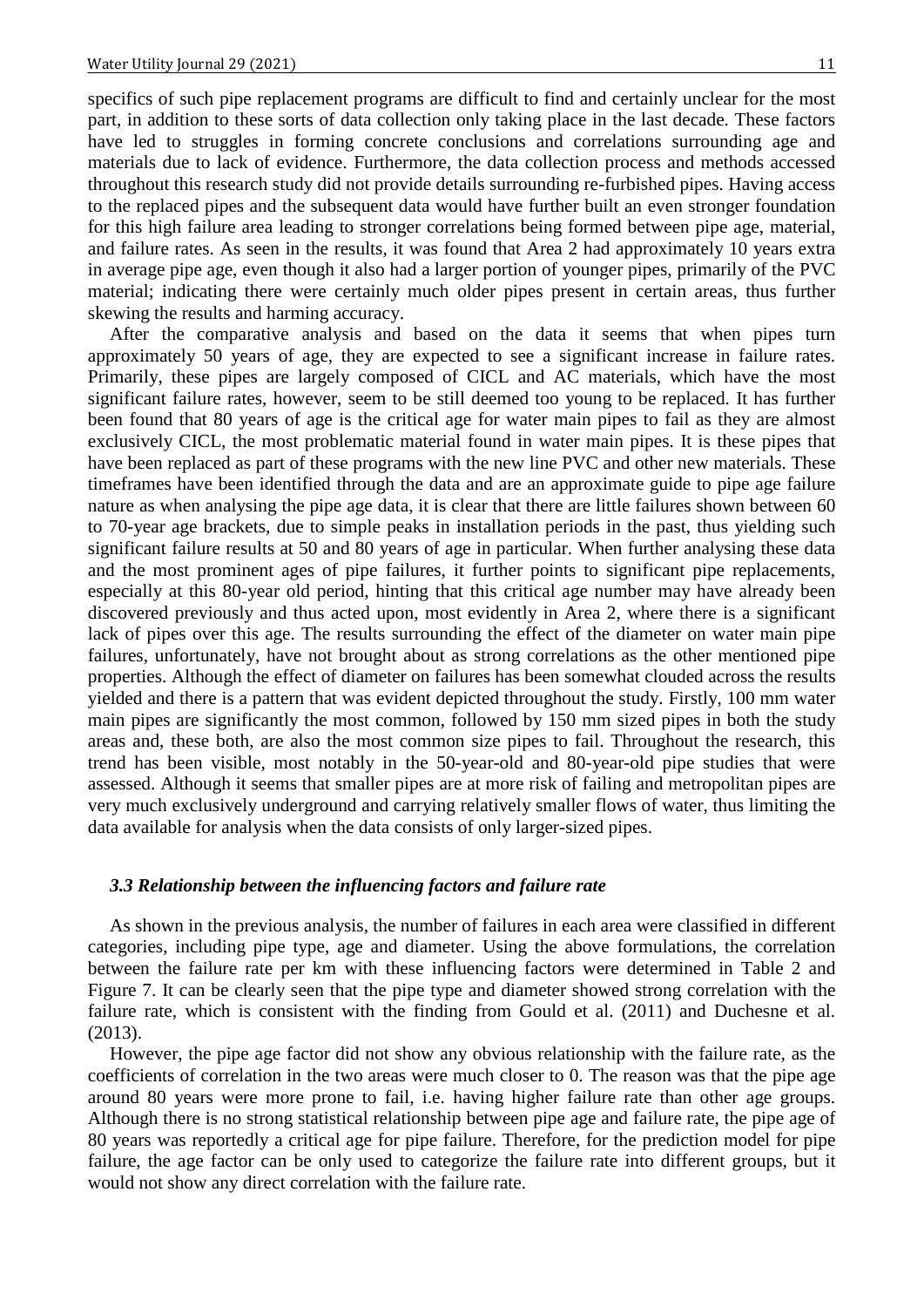|                 |            |                  | No. of failures | Length $(km)$ |        | Failure per km |        | Coeff. of correlation |          |
|-----------------|------------|------------------|-----------------|---------------|--------|----------------|--------|-----------------------|----------|
|                 |            | Area 1           | Area 2          | Area 1        | Area 2 | Area 1         | Area 2 | Area 1                | Area 2   |
| Pipe type       | 1(AC)      | 5                | 13              | 8.530         | 7.501  | 0.586          | 1.733  | $-0.671$              | $-0.601$ |
|                 | $2$ (CICL) | 14               | 37              | 14.441        | 13.670 | 0.969          | 2.707  |                       |          |
|                 | $3$ (CICS) | $\overline{2}$   | 1               | 3.148         | 2.331  | 0.635          | 0.429  |                       |          |
|                 | 4 (Other)  | $\boldsymbol{0}$ | 3               | 2.669         | 3.141  | 0.000          | 0.955  |                       |          |
| Diameter (mm)   | 80         | 1                | 1               | 1.200         | 0.400  | 0.833          | 2.500  | $-0.771$              | $-0.947$ |
|                 | 100        | 13               | 40              | 14.200        | 14.500 | 0.915          | 2.759  |                       |          |
|                 | 150        | 5                | 11              | 8.800         | 5.700  | 0.568          | 1.930  |                       |          |
|                 | 200        | 2                | 1               | 2.400         | 2.900  | 0.833          | 0.345  |                       |          |
|                 | 250        | $\mathbf{0}$     | 1               | 2.100         | 3.200  | 0.000          | 0.313  |                       |          |
| Pipe age (year) | 40         | 3                | $\overline{4}$  | 8.156         | 3.373  | 0.368          | 1.186  |                       |          |
|                 | 50         | 12               | 14              | 7.725         | 9.014  | 1.553          | 1.553  |                       |          |
|                 | 60         | 1                | 10              | 3.090         | 6.005  | 0.324          | 1.665  | $-0.372$              | 0.042    |
|                 | 70         | 2                | $\overline{2}$  | 4.018         | 0.794  | 0.498          | 2.520  |                       |          |
|                 | 80         | 2                | 23              | 1.445         | 5.127  | 1.384          | 4.486  |                       |          |
|                 | 90         | 1                | $\mathbf{0}$    | 3.374         | 1.720  | 0.296          | 0.000  |                       |          |
|                 | 110        | $\mathbf{0}$     | 1               | 0.980         | 0.611  | 0.000          | 1.638  |                       |          |

*Table 2. Coefficient of correlation between different factors and the failure rate (no. of failures per km)* 



*Figure 7. Coefficient of correlation between the failure rate and other influencing factors.*

## **4. CONCLUSIONS**

There has already been significant research into failure prediction modelling. However, there are still many unknowns in such models due to the vast number of potential variables that can be responsible for pipe failures. Hence, our approach was based on chosen two areas that consisted of similar soil properties to control this unknown variable of soil and focus more on statistical information available surrounding pipe properties. Ultimately, the development of such a failure prediction model will have major economic benefits to the water utility with the ability to identify and potentially replace water pipes prior to failure. Additional benefits would also arise surrounding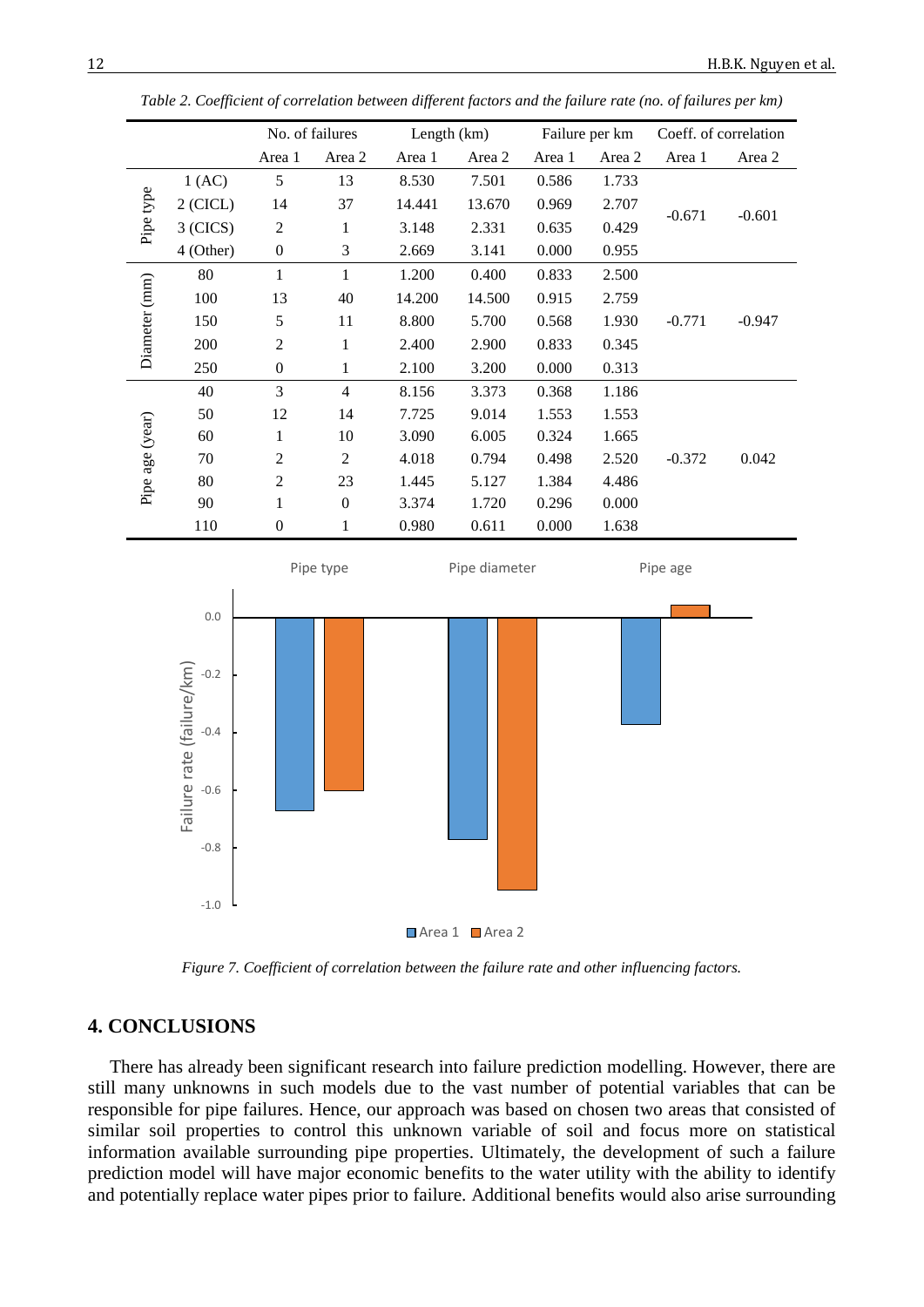the maintenance and replacement of such critical pipes identified (preventative maintenance), though having the ability to predict these pipe failures (Gao et al. 2021), maintenance can be scheduled accordingly in off-peak periods such as overnight. Implementation of such methods will drastically minimise traffic interruptions and delays as opposed to the current problematic situations brought about from the unplanned failure of water mains. It could also save huge amounts of money due to the emergency work and in case any businesses or households are affected by the interruptions. Ideally, a failure prediction model will factor in as many variables as possible to predict (in units of time) when a pipe is close to failing.

To summarise the findings of this study, two databases were used; the state-wide potable water pipe network data and the water pipe failure data that also consists of repairs for the last 7 years in South Australia. The two study areas selected within the metropolitan area contained a broad range of pipes bearing distinct attributes. After the analytical study based on the obtained data, it was found that both pipe age and material have a significant effect on the failure rates of water mains, and these are correlated to one another. To highlight the main findings:

- The older pipes being primarily made up of CICL material are susceptible to failure but CICL pipes are replaced after 50 years just before they start to degrade thus eliminating an increase in failure rates.
- Although there is not a strong statistical relationship between the pipe age and failure rate per km, it was found that a certain pipe age was more prone to fail than others. Pipes under the age of 30, primarily composed of new-age PVC materials, are extremely unlikely to experience failures and show a greater potential by providing a longer service life and fewer failure rates, pipes aged 50 years begin to experience an increase in failure rates and 80 years of age are critical.
- The diameter has very little impact on the failure rates of water mains, but diameters cannot be ruled out as a factor leading to water pipe failures solely due to the limited diameter range and relevant data attained for the study. However, it was found that when these failures did occur, it was more likely to occur in smaller pipes of 100 mm and 150 mm diameter.
- The pipe diameter and material had high coefficients of correlation with the failure rate, whereas the age factor did not show any direct relationship with the failure rate. Note, that the coefficients of correlation did not reflect the impact of the influencing factors on the failure rate. But these coefficients could be used to predict the chance of failure of the water main. Higher coefficients could provide a better prediction. Having said that, in a future prediction model, the pipe age can be used as a factor to categorize the data of water main failure.

### **ACKNOWLEDGMENT**

The research conducted was based on the relevant data provided by a reputed company located in South Australia, SA Water. The research team would like to thank the company and the work professionals for providing data and valuable inputs, especially Mr. James Kollaris, Mr. Stephen Baker, Mr. Jack Nelson, and Mrs. Amanda Mussared.

## **REFERENCES**

Alexandru Marian R., Haidu I., Crăciun A., Ionuţ, Văduva B., 2012. GIS Utility For Hydrological Impact Evaluation Caused By Damages Of Water Supply Network In Rural Areas. Applications In Baia Mare Depression. Geographia Napocensis, VI(2).

AS 1289.7.1.1, 2003. Method 7.1.1: Soil Reactivity Tests – Determination of the Shrinkage Index of a Soil – Shrink-Swell Index, Methods of testing soils for engineering purposes. The Council of Standards Australia.

Australian Water Association, 2016. Water Main Failures. http://www.awa.asn.au/AWA\_MBRR/Branches/SA/Recent\_events/ Water\_main\_failures.aspx (accessed by 8 August 2017)

BOM, 2018. National performance report 2016–17: urban water utilities, part A. Bureau of Meteorology, Melbourne, Australia.